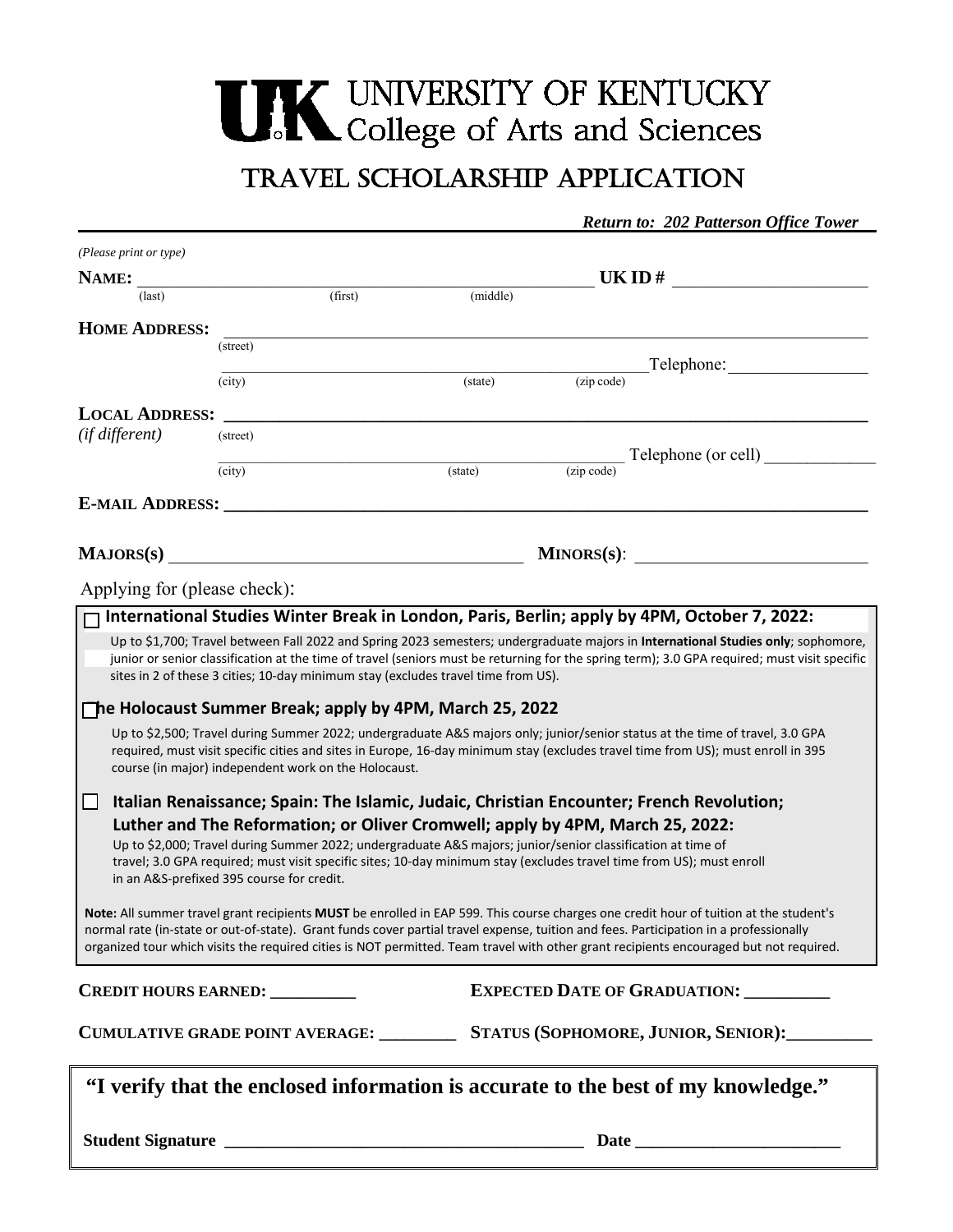1. Please describe any previous travel experience you have had outside the United States.

2. If you have any plans to participate in any study aboard program or independent travel in Europe, please list the program and dates.

3. Please detail a preliminary estimated budget for this travel, including airfare, cost of rail (pass, chunnel, point-to-point travel tickets, etc.), ground transportation within cities, food and lodging. *Please note the* <http://www.as.uky.edu/undergraduate-travel-grants>. *grant amount awarded may not cover full expenses*. It is advised to plan accordingly by listing the cities you would plan to visit and a tentative daily itinerary within each city, taking into account the opening and closing times (days and hours) of the specific sites. See example budget on scholarships website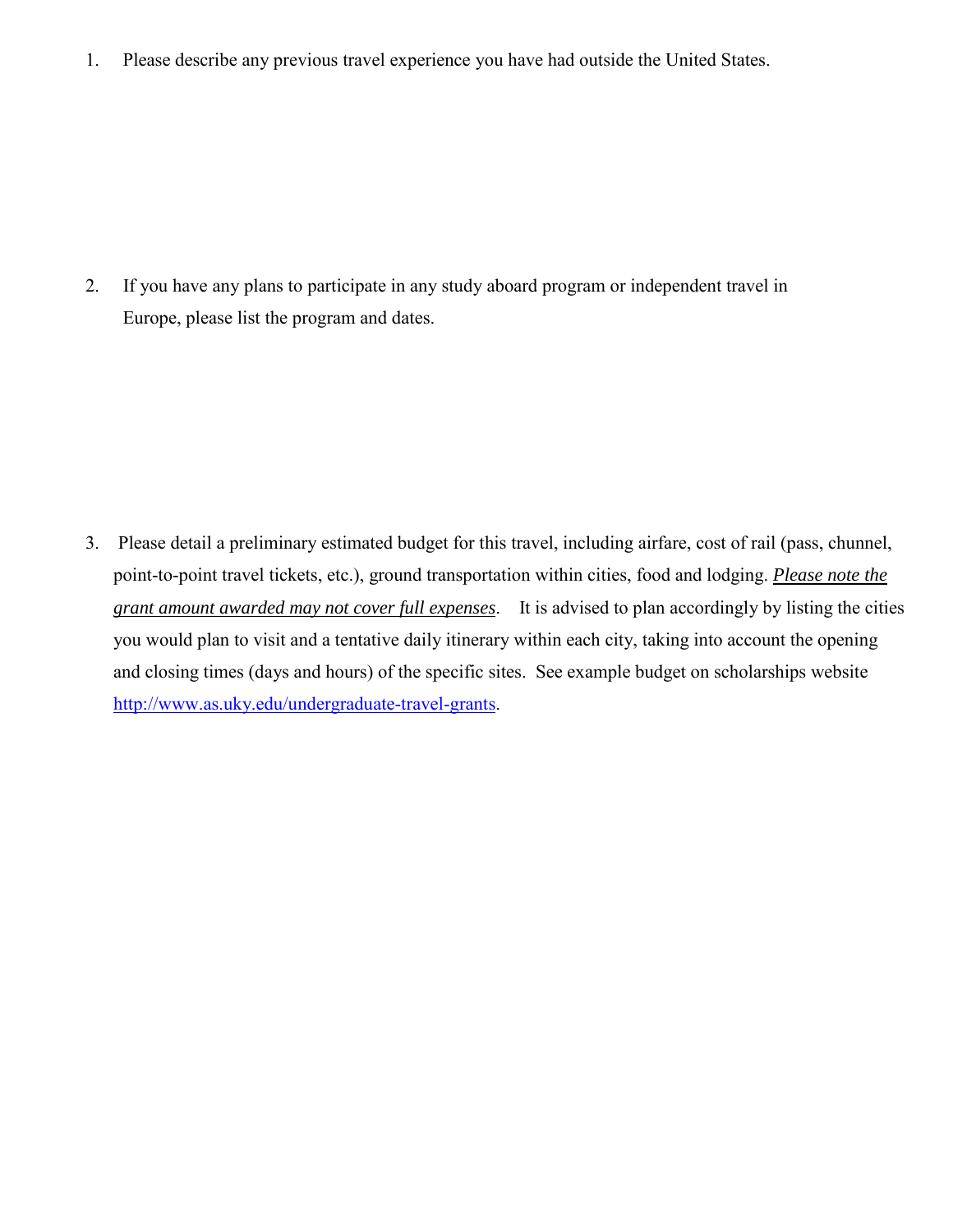| <b>Date</b> | Day | Plan | When | Route to take | <b>Stop</b> |
|-------------|-----|------|------|---------------|-------------|
|             |     |      |      |               |             |
|             |     |      |      |               |             |
|             |     |      |      |               |             |
|             |     |      |      |               |             |
|             |     |      |      |               |             |
|             |     |      |      |               |             |
|             |     |      |      |               |             |
|             |     |      |      |               |             |
|             |     |      |      |               |             |
|             |     |      |      |               |             |
|             |     |      |      |               |             |
|             |     |      |      |               |             |
|             |     |      |      |               |             |
|             |     |      |      |               |             |

## 4. Please provide a travel itinerary for your proposed trip